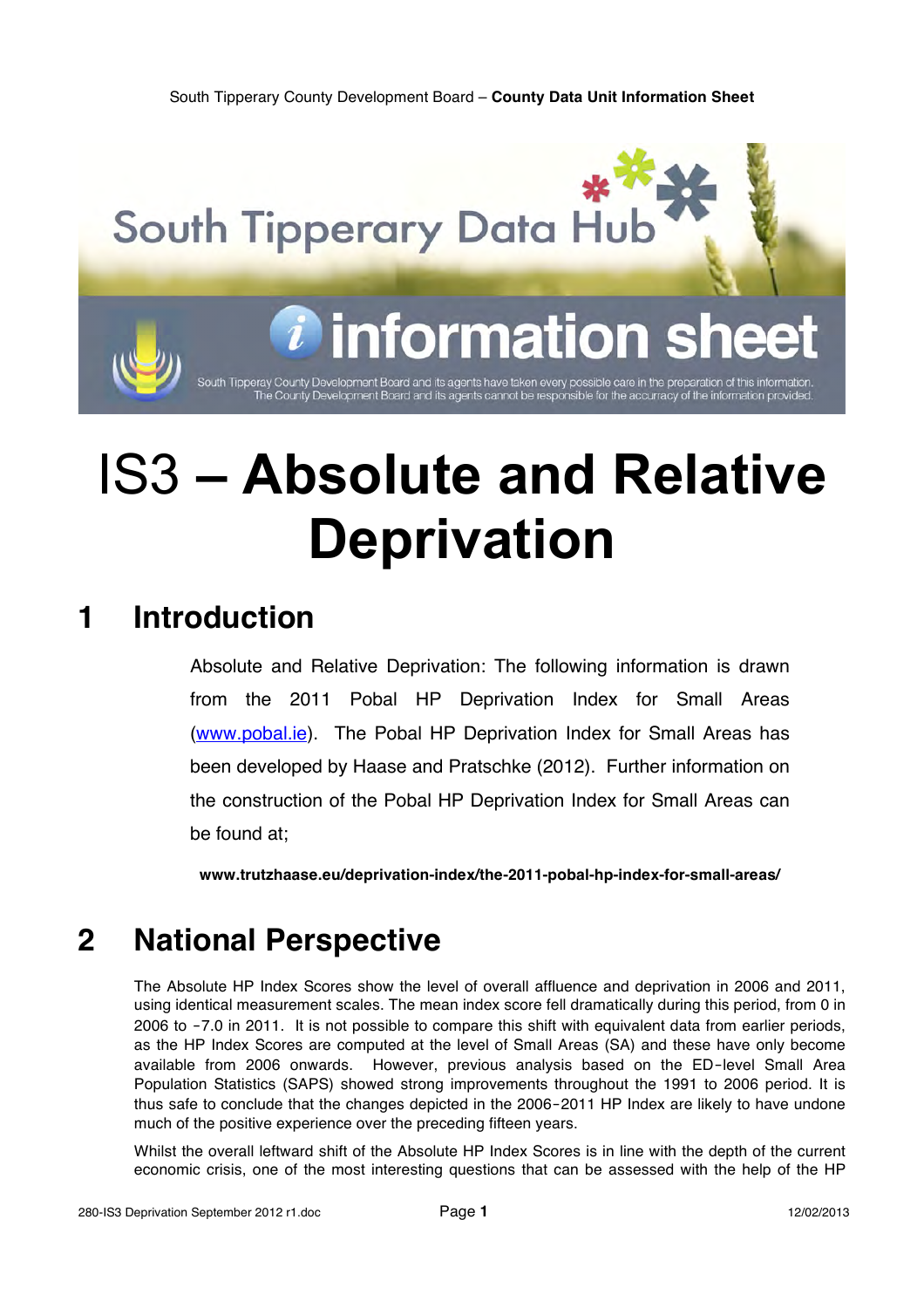Deprivation Index is how the economic downturn has affected different parts of the country. To this end, it is helpful to recall some of the key findings from previous analysis.

The analysis of ED‐level HP Deprivation Index Scores for the 1991 to 2006 period highlighted the overriding importance of Ireland's urban centres for the spatial distribution of affluence and deprivation. *"The most affluent areas of the country are distributed in concentric rings around the main population centres, mainly demarcating the urban commuter belts. The measures show how rapidly these rings of affluence expanded during the 1990s, as large*‐*scale private housing development took place in the outer urban periphery, generating high concentrations of relatively affluent young couples*." (Haase and Pratschke, 2008).

Comparing the relative changes in the HP Index Scores between 2006 and 2011, it is concluded that the dominance of Ireland's urban environs has continued unabated, albeit in a differentiated manner. In stark contrast to the 1991 to 2006 period, the previous growth belts, particularly those located at the outer periphery of the Greater Dublin Region have seen their fortunes most strongly reversed, whilst the five city areas have withstood the economic downturn comparatively well. Ireland as a whole has seen a decline in the Absolute HP Index Score by 6.6 points. By comparison, Dublin City has declined by 3.8 points, Cork City by 4.1 points, Limerick City by 6.2, Galway City by 4.9 and Waterford City by 5.8 points. Overall, the waning tide has lowered all boats, but the cities have declined less than the rest of the country.

In contrast, the counties most affected by the decline are the distant commuter counties outside the Dublin Region. Kildare, Meath, Wexford, Roscommon, Cavan, Laois and Offaly are the counties that have experienced the most significant decline, as expressed in the largest declines in their Relative HP Index Scores

# **3 Regional Setting**

Tipperary South falls within the South and East Region (S&E) of Ireland, and is administered by the South-East Regional Authority.

The South-East Regional Authority area comprises the following units of primary local government: Waterford City Council, Waterford County Council, Wexford County Council, Kilkenny County Council, **South Tipperary County Council** and Carlow County Council.

The South-East Regional Authority area equates to the five counties of Carlow, Kilkenny, **South Tipperary**, Waterford and Wexford.

The region covers an area of some  $9,406$  km<sup>2</sup>, or about 13.5% of the area of the State.

The current population of the region is 497,578, about 10.8% of the national population. In 2006 the population of the region was 460,838, representing about 10.7% of the national population

The region has a uniquely balanced urban structure in the Irish context in that each of the main urban centres in its five counties has a population exceeding 17,000. In addition, it has a range of second and third-tier towns evenly distributed across the region, as well as a strong rural settlement pattern.

The regional economy of the south-east is based primarily on agriculture, manufacturing and services, tourism, fishing and aquaculture. A high proportion of manufacturing industry in the South-East Region is foreign owned.

The region has good quality transport and other economic infrastructure, three Third Level Education Institutes, a young and highly educated labour force, and with a network of region-wide Industry and Technology Parks, making the south-east is an attractive region for investment.

The South-East is a region of unrivalled natural beauty, rich in historic and archaeological treasures and abounding in excellent natural amenities, recreation and leisure facilities.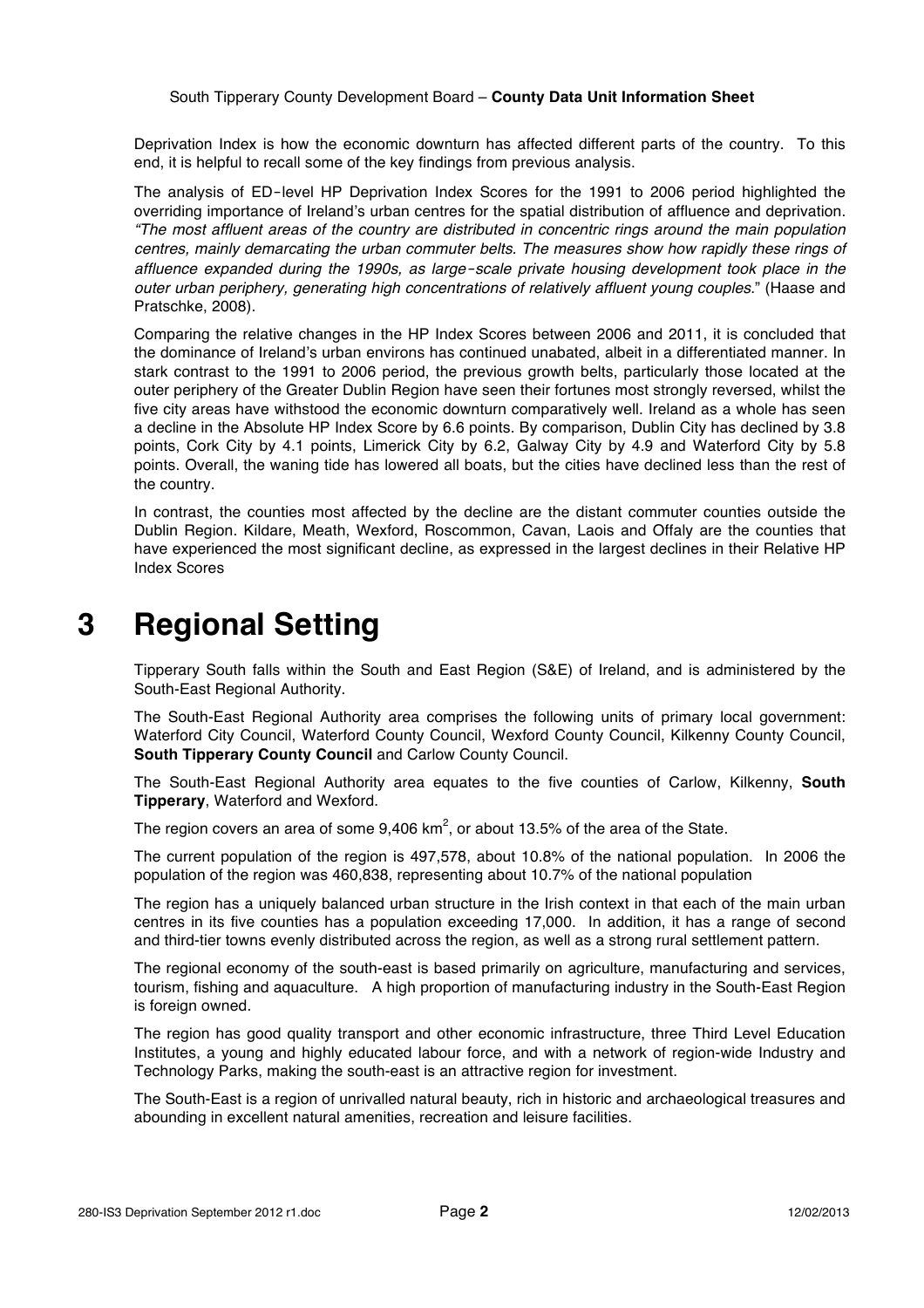# **3 HP Index Scores**

#### **Table 1 – County: Absolute HP Index Score 2006-2011**

| <b>Local Authority Area</b> | <b>Absolute HP Index</b><br><b>Absolute HP Index</b><br><b>Score 2006</b><br><b>Score 2011</b> |          | <b>Change in Absolute HP</b><br><b>Index Score 2006-2011</b> |  |
|-----------------------------|------------------------------------------------------------------------------------------------|----------|--------------------------------------------------------------|--|
| <b>Tipperary SR</b>         | $-3.63$                                                                                        | $-10.53$ | $-6.90$                                                      |  |
| South East                  | $-2.90$                                                                                        | $-10.25$ | $-7.35$                                                      |  |
| NUTS II Region SE           | 0.60                                                                                           | $-5.76$  | $-6.36$                                                      |  |
| <b>State</b>                | $-0.23$                                                                                        | $-6.78$  | $-6.55$                                                      |  |

#### **Table 2 – County: Relative HP Index Score 2006-2011**

| <b>Local Authority Area</b> | <b>Relative HP Index Score</b><br><b>Relative Index Score</b><br>2006<br>2011 |         | <b>Change in Relative HP</b><br><b>Index Score 2006-2011</b> |  |
|-----------------------------|-------------------------------------------------------------------------------|---------|--------------------------------------------------------------|--|
| <b>Tipperary SR</b>         | $-3.63$                                                                       | $-3.42$ | 0.21                                                         |  |
| South East                  | $-2.90$                                                                       | $-3.25$ | $-0.34$                                                      |  |
| NUTS II Region SE           | 0.60                                                                          | 1.26    | 0.66                                                         |  |
| State                       | $-0.23$                                                                       | 0.24    | 0.47                                                         |  |

#### **Table 3 – ED: Absolute HP Index Score 2006-2011**

| <b>ID06</b> | <b>Name</b>                 | 2006 Absolute HP Index<br><b>Score</b> | 2011 Absolute HP Index<br><b>Score</b> | <b>Change in Absolute HP</b><br><b>Index Score</b> |
|-------------|-----------------------------|----------------------------------------|----------------------------------------|----------------------------------------------------|
| 23082       | Carrickbeg Urban            | $-11.5$                                | $-16.5$                                | $-5.1$                                             |
| 23083       | Carrick-On-Suir Urban       | $-13.3$                                | $-20.9$                                | $-7.6$                                             |
| 23084       | Cashel Urban                | $-8.1$                                 | $-15.1$                                | $-7.0$                                             |
| 23085       | Clonmel East Urban          | $-3.7$                                 | $-8.0$                                 | $-4.3$                                             |
| 23086       | Clonmel West Urban          | $-12.9$                                | $-19.1$                                | $-6.2$                                             |
| 23087       | <b>Tipperary East Urban</b> | $-15.7$                                | $-21.8$                                | $-6.0$                                             |
| 23088       | <b>Tipperary West Urban</b> | $-8.1$                                 | $-16.0$                                | $-7.9$                                             |
| 23089       | Carrick-On-Suir Rural       | $\cdot$ 4                              | $-8.5$                                 | $-8.9$                                             |
| 23090       | Garrangibbon                | $-5.6$                                 | $-12.7$                                | $-7.1$                                             |
| 23091       | Kilmurry                    | $\overline{2}$                         | $-4.2$                                 | $-4.4$                                             |
| 23092       | Newtown                     | $-3.5$                                 | $-11.2$                                | $-7.7$                                             |
| 23093       | Ardmayle                    | $-2.8$                                 | $-11.2$                                | $-8.4$                                             |
| 23094       | Ardsallagh                  | 4.2                                    | $-8.0$                                 | $-12.2$                                            |
| 23095       | Ballysheehan                | $-2.6$                                 | $-4.4$                                 | $-1.8$                                             |
| 23096       | <b>Cashel Rural</b>         | 1.2                                    | $-6.0$                                 | $-7.3$                                             |
| 23097       | Clogher                     | $-6.6$                                 | $-5.6$                                 | 1.0                                                |
| 23098       | Cloneen                     | 1.8                                    | $-5.5$                                 | $-7.3$                                             |
| 23099       | <b>Clonoulty East</b>       | $-3.6$                                 | $-15.2$                                | $-11.6$                                            |
| 23100       | <b>Clonoulty West</b>       | $-4.4$                                 | $-11.3$                                | $-6.9$                                             |
| 23101       | $\overline{C}$ olman        | 6.6                                    | $-6.1$                                 | $-12.7$                                            |
| 23102       | Cooleagh                    | $\overline{3.8}$                       | $-5.8$                                 | $-9.6$                                             |
| 23103       | Drangan                     | $-2.5$                                 | $-12.4$                                | $-9.9$                                             |
| 23104       | Fethard                     | $-7.1$                                 | $-14.3$                                | $-7.2$                                             |
| 23105       | Gaile                       | $-2.0$                                 | $-9.2$                                 | $-7.1$                                             |
| 23106       | Graique                     | $-4$                                   | $-3.9$                                 | $-3.5$                                             |
| 23107       | Graystown                   | $-3.0$                                 | $-13.5$                                | $-10.5$                                            |
| 23108       | Killeenasteena              | $\overline{5.2}$                       | $-0.9$                                 | $-6.0$                                             |
| 23109       | Killenaule                  | $-7.3$                                 | $-16.3$                                | $-9.0$                                             |
| 23110       | Kilpatrick                  | $-.5$                                  | $-10.1$                                | $-9.5$                                             |
| 23111       | Knockgraffon                | .0                                     | $-8.6$                                 | $-8.6$                                             |
| 23112       | Magorban                    | 4.5                                    | $-1.6$                                 | $-6.1$                                             |
| 23113       | Nodstown                    | 2.8                                    | $-4.2$                                 | $-7.0$                                             |
| 23114       | Oughterleague               | $-5.8$                                 | $-13.2$                                | $-7.4$                                             |
| 23115       | Peppardstown                | $-.5$                                  | $-9.0$                                 | $-8.5$                                             |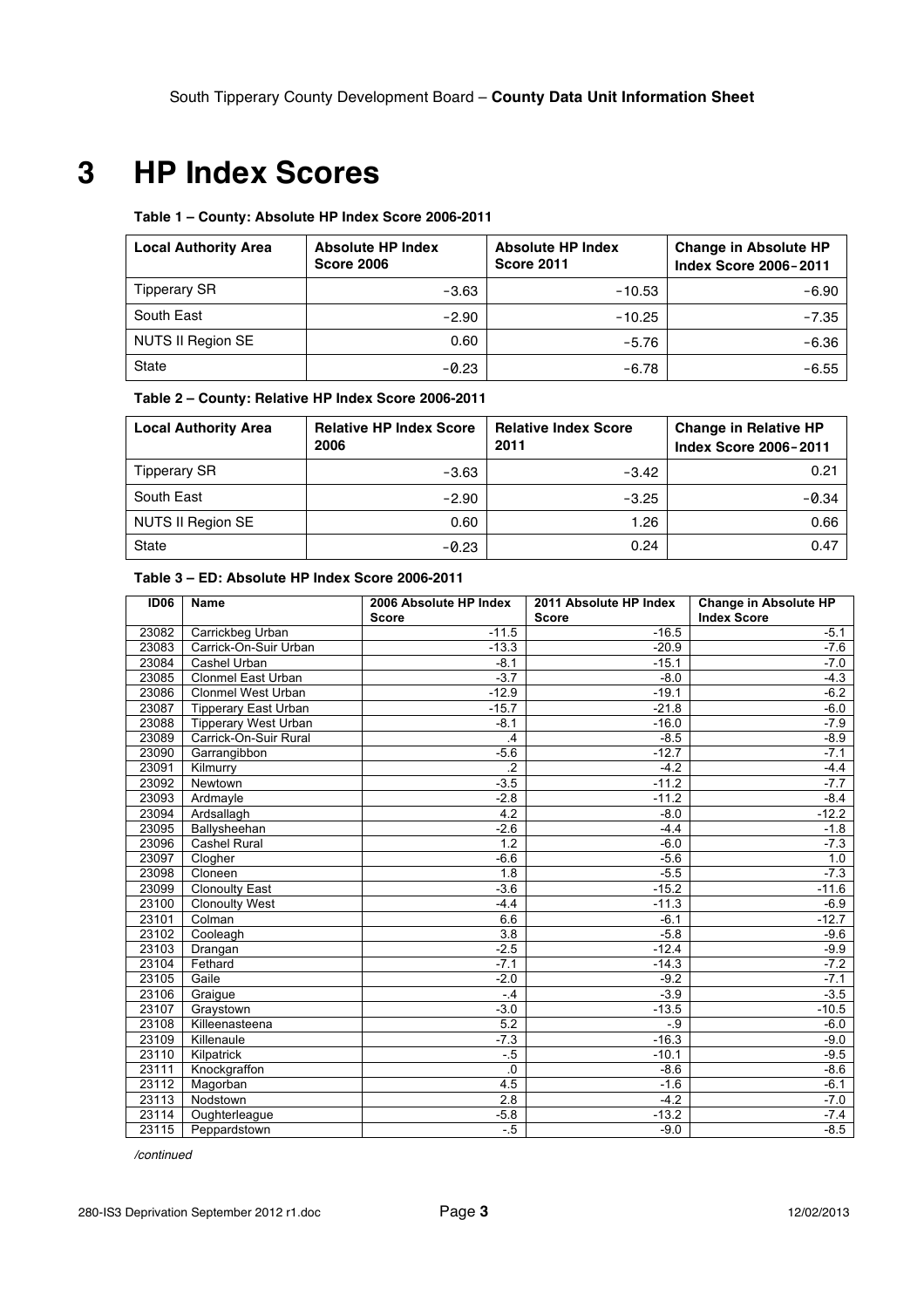| <b>ID06</b>    | <b>Name</b>              | 2006 Absolute HP Index<br><b>Score</b> | 2011 Absolute HP Index<br><b>Score</b> | <b>Change in Absolute HP</b><br><b>Index Score</b> |
|----------------|--------------------------|----------------------------------------|----------------------------------------|----------------------------------------------------|
| 23116          | Tullamain                | .0                                     | $-9.4$                                 | -9.4                                               |
| 23117          | Ardfinnan                | $-2.1$                                 | $-10.0$                                | $-7.9$                                             |
| 23118          | Ballybacon               | 1.8                                    | $-9.3$                                 | $-11.1$                                            |
| 23119          | Ballyporeen              | $-4.8$                                 | $-11.7$                                | $-6.9$                                             |
| 23120          | <b>Burncourt</b>         | $-2.3$                                 | $-8.5$                                 | $-6.1$                                             |
| 23121          | Caher                    | $-.1$                                  | $-7.9$                                 | $-7.8$                                             |
| 23122          | Clogheen                 | $-4.0$                                 | $-13.0$                                | $-9.1$                                             |
| 23123          | Coolagarranroe           | $-.9$                                  | $-9.0$                                 | $-8.1$                                             |
| 23124          | Derrygrath               | 6.6                                    | $-4.4$                                 | $-11.0$                                            |
| 23125          | Kilcommon                | $-7.2$                                 | $-15.3$                                | $-8.1$                                             |
| 23126<br>23127 | Kilcoran                 | 1.2                                    | $-6.3$                                 | $-7.5$<br>$-8.7$                                   |
| 23128          | Mortlestown<br>Newcastle | 2.0<br>$-.1$                           | $-6.6$<br>$-9.8$                       | $-9.7$                                             |
| 23129          | Tubbrid                  | 1.6                                    | $-3.7$                                 | $-5.4$                                             |
| 23130          | Tullaghmelan             | 2.1                                    | $-7.1$                                 | $-9.1$                                             |
| 23131          | Tullaghorton             | $-0.6$                                 | $-11.9$                                | $-11.3$                                            |
| 23132          | Ballyclerahan            | 5.9                                    | $-3.1$                                 | $-9.0$                                             |
| 23133          | <b>Clonmel Rural</b>     | $.5\,$                                 | $-2.1$                                 | $-2.6$                                             |
| 23134          | Inishlounaght            | 3.9                                    | $-1.7$                                 | $-5.6$                                             |
| 23135          | Kilcash                  | 2.6                                    | $-3.5$                                 | $-6.1$                                             |
| 23138          | Kiltinan                 | $-4.9$                                 | $-7.6$                                 | $-2.6$                                             |
| 23139          | Lisronagh                | 2.5                                    | $-7.1$                                 | $-9.5$                                             |
| 23140          | Anner                    | 2.5                                    | $-10.2$                                | $-12.6$                                            |
| 23141          | Ballingarry              | $-7.1$                                 | $-15.3$                                | $-8.3$                                             |
| 23142          | Ballyphilip              | $-7.5$                                 | $-16.6$                                | $-9.1$                                             |
| 23143          | <b>Buolick</b>           | $-8.5$                                 | $-14.5$                                | $-6.0$                                             |
| 23144          | Crohane                  | 3.1                                    | $-9.6$                                 | $-12.7$                                            |
| 23145<br>23146 | Farranrory               | $-14.5$<br>$-4.0$                      | $-20.5$<br>$-12.3$                     | $-6.1$<br>$-8.3$                                   |
| 23147          | Fennor<br>Kilcooly       | $-4.1$                                 | $-10.9$                                | $-6.8$                                             |
| 23148          | Kilvemnon                | $-1.1$                                 | $-6.5$                                 | $-5.4$                                             |
| 23149          | Modeshil                 | $-8.3$                                 | $-14.6$                                | $-6.4$                                             |
| 23150          | Mullinahone              | $-10.1$                                | $-16.9$                                | $-6.8$                                             |
| 23151          | New Birmingham           | $-7.9$                                 | $-18.6$                                | $-10.7$                                            |
| 23152          | Poyntstown               | $-11.3$                                | $-15.8$                                | $-4.6$                                             |
| 23153          | Ballycarron              | $-2.3$                                 | $-8.6$                                 | $-6.3$                                             |
| 23154          | Ballygriffin             | 6.0                                    | $-5.9$                                 | $-11.9$                                            |
| 23155          | Ballykisteen             | $-1.8$                                 | $-7.6$                                 | $-5.8$                                             |
| 23156          | Bansha                   | $-5.0$                                 | $-11.3$                                | $-6.3$                                             |
| 23157<br>23158 | <b>Bruis</b>             | 1.6<br>$-1.9$                          | $-6.1$<br>$-10.4$                      | $-7.6$                                             |
| 23159          | Cappagh<br>Clonbeg       | $-.1$                                  | $-7.4$                                 | $-8.5$<br>$-7.4$                                   |
| 23160          | Cullen                   | $-4.3$                                 | $-11.9$                                | $-7.5$                                             |
| 23161          | Curraheen                | $-4.7$                                 | $-11.9$                                | $-7.2$                                             |
| 23162          | Donohill                 | $-2.9$                                 | $-11.6$                                | $-8.7$                                             |
| 23163          | Drumwood                 | 1.0                                    | $-8.7$                                 | $-9.7$                                             |
| 23164          | Emly                     | $-2.4$                                 | $-12.2$                                | $-9.8$                                             |
| 23165          | Glengar                  | $\cdot$ 7                              | $-9.7$                                 | $-10.5$                                            |
| 23166          | Golden                   | $-1.3$                                 | $-10.2$                                | $-8.9$                                             |
| 23167          | Kilfeakle                | 1.5                                    | $-11.1$                                | $-12.7$                                            |
| 23168          | Killadriffe              | $-1.3$                                 | $-8.3$                                 | $-7.1$                                             |
| 23169          | Kilmucklin               | $\overline{.7}$                        | $-6.7$                                 | $-7.4$                                             |
| 23170          | Lattin                   | $-1.3$                                 | $-8.9$<br>$-4.9$                       | $-7.6$                                             |
| 23171<br>23172 | Rathlynin<br>Rodus       | .7<br>$-3.0$                           | $-10.7$                                | $-5.7$<br>$-7.8$                                   |
| 23173          | Shronell                 | $-2.8$                                 | $-11.7$                                | $-8.9$                                             |
| 23174          | Solloghodbeg             | 1.5                                    | $-9.1$                                 | $-10.6$                                            |
| 23175          | Templeneiry              | $-3.5$                                 | $-10.7$                                | $-7.2$                                             |
| 23176          | Thomastown               | 5.9                                    | $-5.2$                                 | $-11.1$                                            |
| 23177          | <b>Tipperary Rural</b>   | 2.9                                    | $-5.8$                                 | $-8.7$                                             |
| 23701          | Kilsheelan/Killaloan     | $\overline{\mathbf{8}}$                | $-7.8$                                 | $-8.6$                                             |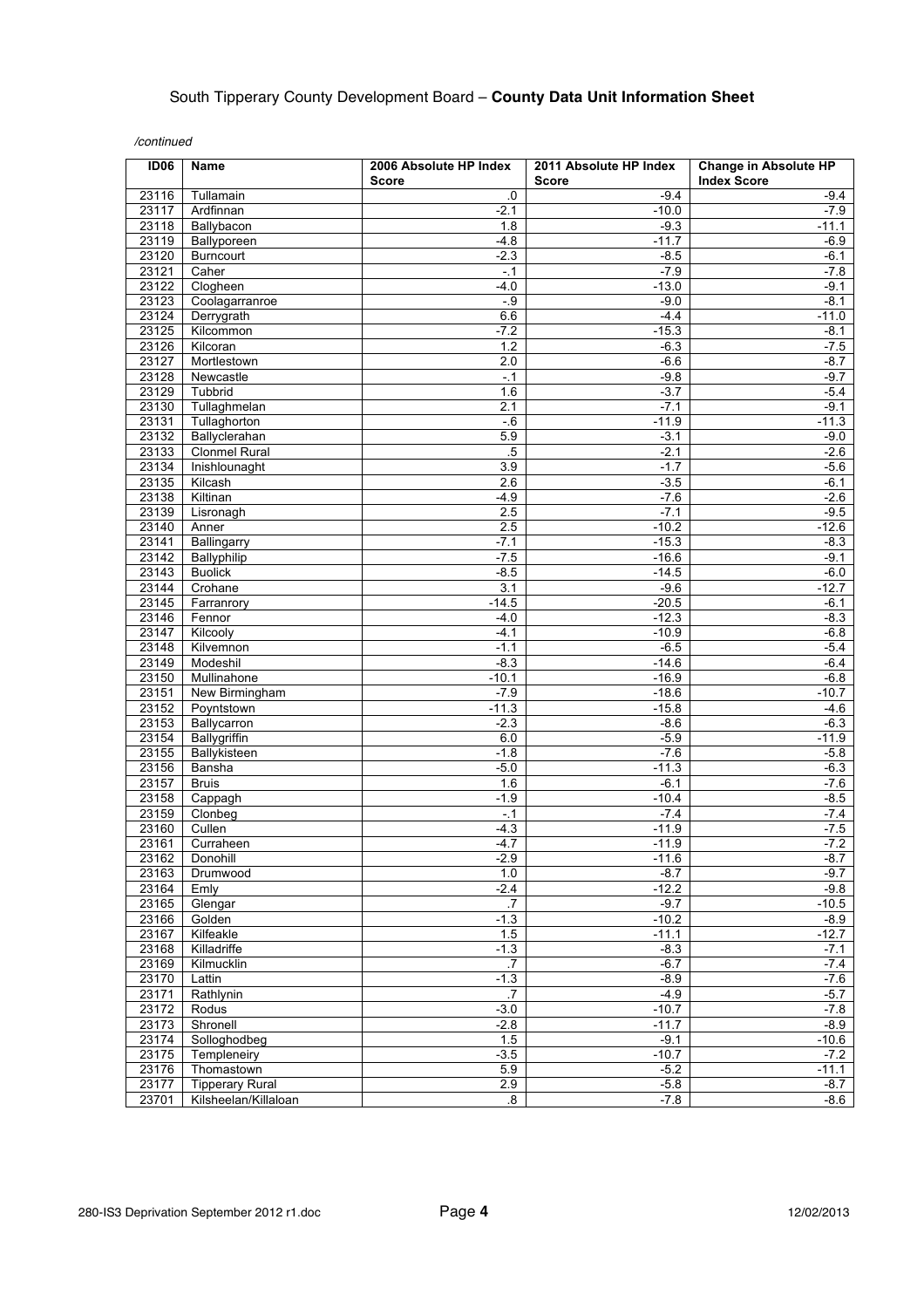| ID <sub>06</sub> | Name                        | 2006 Relative HP Index<br><b>Score</b> | 2011 Relative HP Index<br>Score | <b>Change in Relative HP</b><br><b>Index Score</b> |
|------------------|-----------------------------|----------------------------------------|---------------------------------|----------------------------------------------------|
| 23082            | Carrickbeg Urban            | $-11.5$                                | $-9.6$                          | 1.8                                                |
| 23083            | Carrick-On-Suir Urban       | $-13.3$                                | $-13.9$                         | -.6                                                |
| 23084            | Cashel Urban                | $-8.1$                                 | $-8.0$                          | $\cdot$ 1                                          |
| 23085            | Clonmel East Urban          | $-3.7$                                 | $-0.8$                          | 2.9                                                |
| 23086            | <b>Clonmel West Urban</b>   | $-12.9$                                | $-12.0$                         | .9                                                 |
| 23087            | <b>Tipperary East Urban</b> | $-15.7$                                | $-14.8$                         | .9                                                 |
| 23088            | <b>Tipperary West Urban</b> | $-8.1$                                 | $-9.0$                          | $-0.8$                                             |
| 23089            | Carrick-On-Suir Rural       | $\mathcal{A}$                          | $-1.4$                          | $-1.8$                                             |
| 23090            | Garrangibbon                | $-5.6$                                 | $-5.6$                          | .0                                                 |
| 23091            | Kilmurry                    | $\overline{2}$                         | 3.1                             | 2.9                                                |
| 23092            | Newtown                     | $-3.5$                                 | $-4.1$                          | $-5$                                               |
| 23093            | Ardmayle                    | $-2.8$                                 | $-4.0$                          | $-1.2$                                             |
| 23094            | Ardsallagh                  | 4.2                                    | $-.9$                           | $-5.1$                                             |
| 23095            | Ballysheehan                | $-2.6$                                 | 2.9                             | 5.5                                                |
| 23096            | Cashel Rural                | 1.2                                    | 1.0                             | $-2$                                               |
| 23097            | Clogher                     | $-6.6$                                 | 2.0                             | 8.6                                                |
| 23098            | Cloneen                     | 1.8                                    | 1.6                             | $-2$                                               |
| 23099            | <b>Clonoulty East</b>       | $-3.6$                                 | $-8.1$                          | $-4.6$                                             |
| 23100            | <b>Clonoulty West</b>       | $-4.4$                                 | $-4.1$                          | $\cdot$ 3                                          |
| 23101            | Colman                      | 6.6                                    | .9                              | $-5.7$                                             |
| 23102            | Cooleagh                    | $\overline{3.8}$                       | 1.5                             | $-2.3$                                             |
| 23103            | Drangan                     | $-2.5$                                 | $-5.5$                          | $-3.0$                                             |
| 23104            | Fethard                     | $-7.1$                                 | $-7.3$                          | $-2$                                               |
| 23105            | Gaile                       | $-2.0$                                 | $-2.0$                          | .0                                                 |
| 23106            | Graigue                     | $-4$                                   | $\overline{3.7}$                | 4.1                                                |
| 23107            | Graystown                   | $-3.0$                                 | $-6.4$                          | $-3.4$                                             |
| 23108            | Killeenasteena              | 5.2                                    | 6.3                             | 1.1                                                |
| 23109            | Killenaule                  | $-7.3$                                 | $-9.2$                          | $-1.9$                                             |
| 23110            | Kilpatrick                  | $-5$                                   | $-3.0$                          | $-2.5$                                             |
| 23111            | Knockgraffon                | .0                                     | $-1.6$                          | $-1.6$                                             |
| 23112            | Magorban                    | 4.5                                    | 5.6                             | 1.2                                                |
| 23113            | Nodstown                    | 2.8                                    | 3.0                             | $\cdot$                                            |
| 23114            | Oughterleague               | $-5.8$                                 | $-6.0$                          | $-2$                                               |
| 23115            | Peppardstown                | $-5$                                   | $-1.7$                          | $-1.2$                                             |
| 23116            | Tullamain                   | $\cdot$ 0                              | $-1.9$                          | $-1.9$                                             |
| 23117            | Ardfinnan                   | $-2.1$                                 | $-2.9$                          | $-.7$                                              |
| 23118            | Ballybacon                  | 1.8                                    | $-2.3$                          | $-4.1$                                             |
| 23119            | Ballyporeen                 | $-4.8$                                 | $-4.5$                          | $\cdot$ 3                                          |
| 23120            | <b>Burncourt</b>            | $-2.3$                                 | $-1.2$                          | 1.1                                                |
| 23121            | Caher                       | $-0.1$                                 | $-0.8$                          | $-7$                                               |
| 23122            | Clogheen                    | $-4.0$                                 | $-5.9$                          | $-1.9$                                             |
| 23123            | Coolagarranroe              | $-9$                                   | $-2.1$                          | $-1.1$                                             |
| 23124            | Derrygrath                  | 6.6                                    | 2.7                             | $-3.9$                                             |
| 23125            | Kilcommon                   | $-7.2$                                 | $-8.2$                          | $-1.0$                                             |
| 23126            | Kilcoran                    | 1.2                                    | 1.1                             | $-.1$                                              |
| 23127            | Mortlestown                 | 2.0                                    | .7                              | $-1.3$                                             |
| 23128            | Newcastle                   | $-1$                                   | $-2.6$                          | $-2.5$                                             |
| 23129            | Tubbrid                     | 1.6                                    | 3.4                             | 1.8                                                |
| 23130            | Tullaghmelan                | 2.1                                    | $-2$                            | $-2.2$                                             |
| 23131            | Tullaghorton                | $-6$                                   | $-4.7$                          | $-4.2$                                             |
| 23132            | Ballyclerahan               | 5.9                                    | 4.0                             | $-1.9$                                             |
| 23133            | Clonmel Rural               | $5\,$                                  | 5.1                             | 4.6                                                |
| 23134            | Inishlounaght               | 3.9                                    | 5.5                             | 1.5                                                |
| 23135            | Kilcash                     | 2.6                                    | 3.6                             | 1.0                                                |
| 23138            | Kiltinan                    | $-4.9$                                 | $-2$                            | 4.7                                                |
| 23139            | Lisronagh                   | 2.5                                    | ${\bf 0}.$                      | $-2.5$                                             |
| 23140            | Anner                       | 2.5                                    | $-3.0$                          | $-5.5$                                             |
| 23141            | Ballingarry                 | $-7.1$                                 | $-8.4$                          | $-1.4$                                             |
| 23142            | Ballyphilip                 | $-7.5$                                 | $-9.5$                          | $-2.0$                                             |
| 23143            | <b>Buolick</b>              | $-8.5$                                 | $-7.5$                          | 1.0                                                |
| 23144            | Crohane                     | 3.1                                    | $-2.5$                          | $-5.6$                                             |
| 23145            | Farranrory                  | $-14.5$                                | $-13.6$                         | .9                                                 |
| 23146            | Fennor                      | $-4.0$                                 | $-5.5$                          | $-1.4$                                             |

**Table 4 - ED: Relative HP Index Score 2006-2011**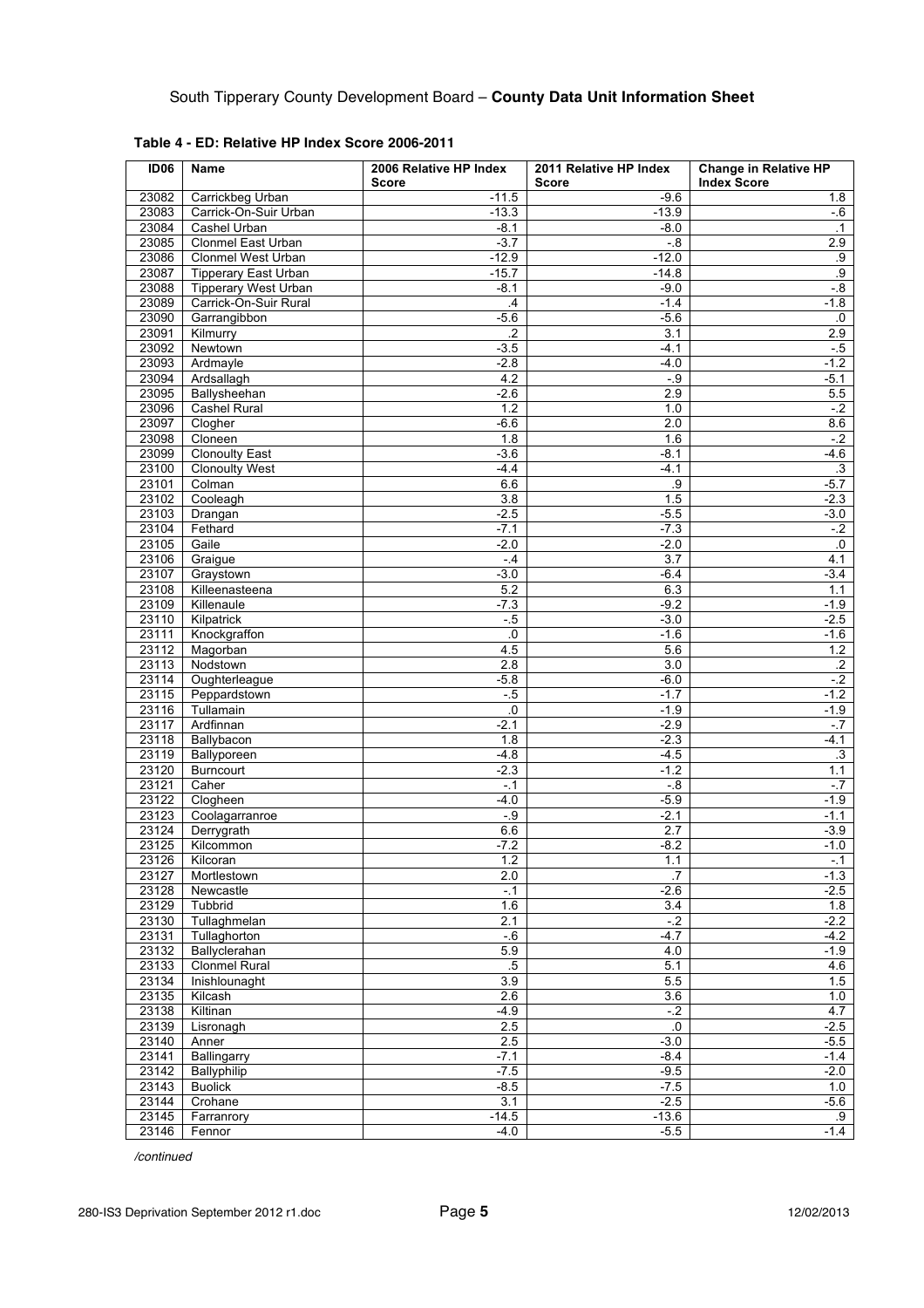| <b>ID06</b> | Name                   | 2006 Relative HP Index | 2011 Relative HP Index | <b>Change in Relative HP</b> |
|-------------|------------------------|------------------------|------------------------|------------------------------|
|             |                        | <b>Score</b>           | <b>Score</b>           | <b>Index Score</b>           |
| 23147       | Kilcooly               | $-4.1$                 | $-3.9$                 | $\cdot$                      |
| 23148       | Kilvemnon              | $-1.1$                 | $\overline{7}$         | 1.8                          |
| 23149       | Modeshil               | $-8.3$                 | $-7.7$                 | $.5\,$                       |
| 23150       | Mullinahone            | $-10.1$                | $-9.8$                 | $\overline{2}$               |
| 23151       | New Birmingham         | $-7.9$                 | $-11.6$                | $-3.7$                       |
| 23152       | Poyntstown             | $-11.3$                | $-8.7$                 | 2.6                          |
| 23153       | Ballycarron            | $-2.3$                 | $-1.7$                 | $6 \,$                       |
| 23154       | Ballygriffin           | 6.0                    | 1.4                    | -4.6                         |
| 23155       | Ballykisteen           | $-1.8$                 | $-4$                   | 1.5                          |
| 23156       | Bansha                 | $-5.0$                 | $-4.2$                 | .8                           |
| 23157       | <b>Bruis</b>           | 1.6                    | 1.1                    | $-5$                         |
| 23158       | Cappagh                | $-1.9$                 | $-3.4$                 | $-1.5$                       |
| 23159       | Clonbeg                | $-1$                   | $-6$                   | $-6$                         |
| 23160       | Cullen                 | $-4.3$                 | $-4.9$                 | $-5$                         |
| 23161       | Curraheen              | $-4.7$                 | $-4.7$                 | $\overline{0}$               |
| 23162       | Donohill               | $-2.9$                 | $-4.6$                 | $-1.7$                       |
| 23163       | Drumwood               | 1.0                    | $-1.7$                 | $-2.7$                       |
| 23164       | Emly                   | $-2.4$                 | $-5.1$                 | $-2.7$                       |
| 23165       | Glengar                | $\overline{.7}$        | $-2.7$                 | $-3.4$                       |
| 23166       | Golden                 | $-1.3$                 | $-2.9$                 | $-1.6$                       |
| 23167       | Kilfeakle              | 1.5                    | $-4.2$                 | $-5.7$                       |
| 23168       | Killadriffe            | $-1.3$                 | $-1.2$                 | $\cdot$ 1                    |
| 23169       | Kilmucklin             | $\overline{.7}$        | $\overline{2}$         | $-5$                         |
| 23170       | Lattin                 | $-1.3$                 | $-1.9$                 | $-7$                         |
| 23171       | Rathlynin              | $\overline{.7}$        | 2.2                    | 1.4                          |
| 23172       | Rodus                  | $-3.0$                 | $-3.7$                 | $-.7$                        |
| 23173       | Shronell               | $-2.8$                 | $-4.5$                 | $-1.8$                       |
| 23174       | Solloghodbeg           | 1.5                    | $-2.2$                 | $-3.7$                       |
| 23175       | Templeneiry            | $-3.5$                 | $-3.7$                 | $-2$                         |
| 23176       | Thomastown             | 5.9                    | 1.9                    | $-3.9$                       |
| 23177       | <b>Tipperary Rural</b> | 2.9                    | 1.3                    | $-1.6$                       |
| 23701       | Kilsheelan/Killaloan   | $\overline{8}$         | $-9$                   | $-1.7$                       |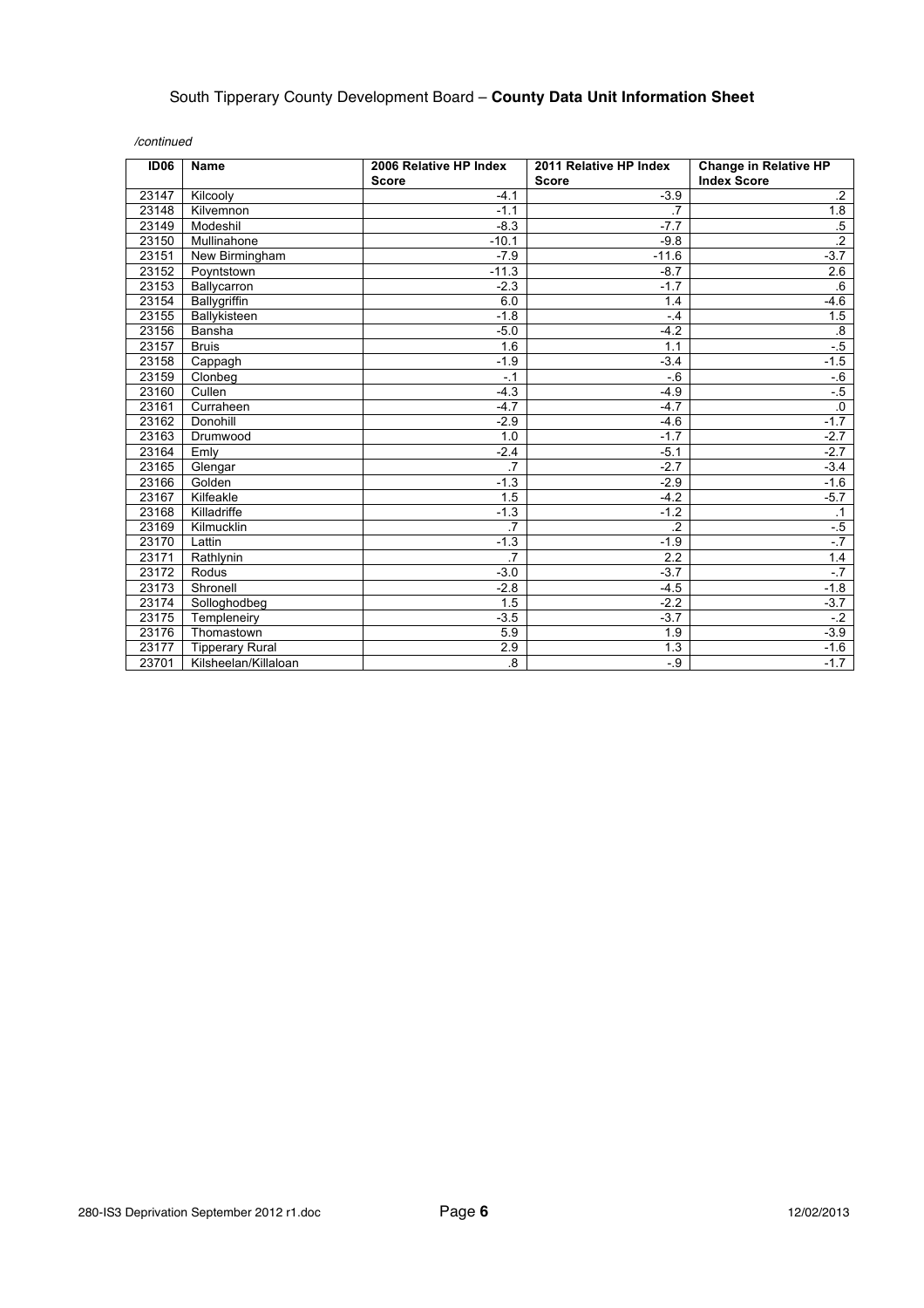# **Appendix - Interpretation of the 2011 Pobal HP Deprivation Index**

Absolute and Relative Deprivation: The following information is quoted from the 2011 Pobal HP Deprivation Index for Small Areas (www.pobal.ie). The Pobal HP Deprivation Index for Small Areas has been developed by Haase and Pratschke (2012). Further information on the construction of the Pobal HP Deprivation Index for Small Areas can be found at: -

**www.trutzhaase.eu/deprivation-index/the-2011-pobal-hp-index-for-small-areas/**

### **A1 The Difference between the Absolute and Relative Index Scores**

The Absolute Index Scores measure the actual affluence/deprivation of each area on a single fixed scale which, for 2006, has a mean of zero and standard deviation of ten.

As the economy has entered into a prolonged and severe recession over the past five years, the Absolute Index Scores for most small areas have decreased significantly. Because affluence/deprivation is measured on a fixed scale, it is possible to use the Absolute Index Scores to quantify these changes across successive waves of data. However, in targeting resources towards disadvantaged areas, the relative position of each area at a specific point in time is of greater importance. This is represented by the Relative Index Scores, which have been rescaled so as to have a mean of zero and standard deviation of ten at each census wave. Thus, for the development of the latest round of social inclusion plans, the appropriate deprivation measure to use is the 2011 Relative Index Score. It shows the position of any given SA relative to all other SAs in 2011.



**Figure 1 - Distribution of Absolute Index Scores, 2006 and 2011**

### **A2 Decile Rankings and the Pobal HP Deprivation Index Scores**

Decile rankings divide all spatial units into equally-sized categories. This is used primarily for mapping purposes, although it is also sometimes used in the comparison of scores derived from indices that do not utilise identical measurement scales across successive waves of data.

However, it is important to be aware that this use of decile rankings is problematic, as relatively large changes at the extremes of the affluence‐to deprivation spectrum may not be reflected in a change in decile ranking, whilst relatively minor changes at the middle of the distribution can easily result in a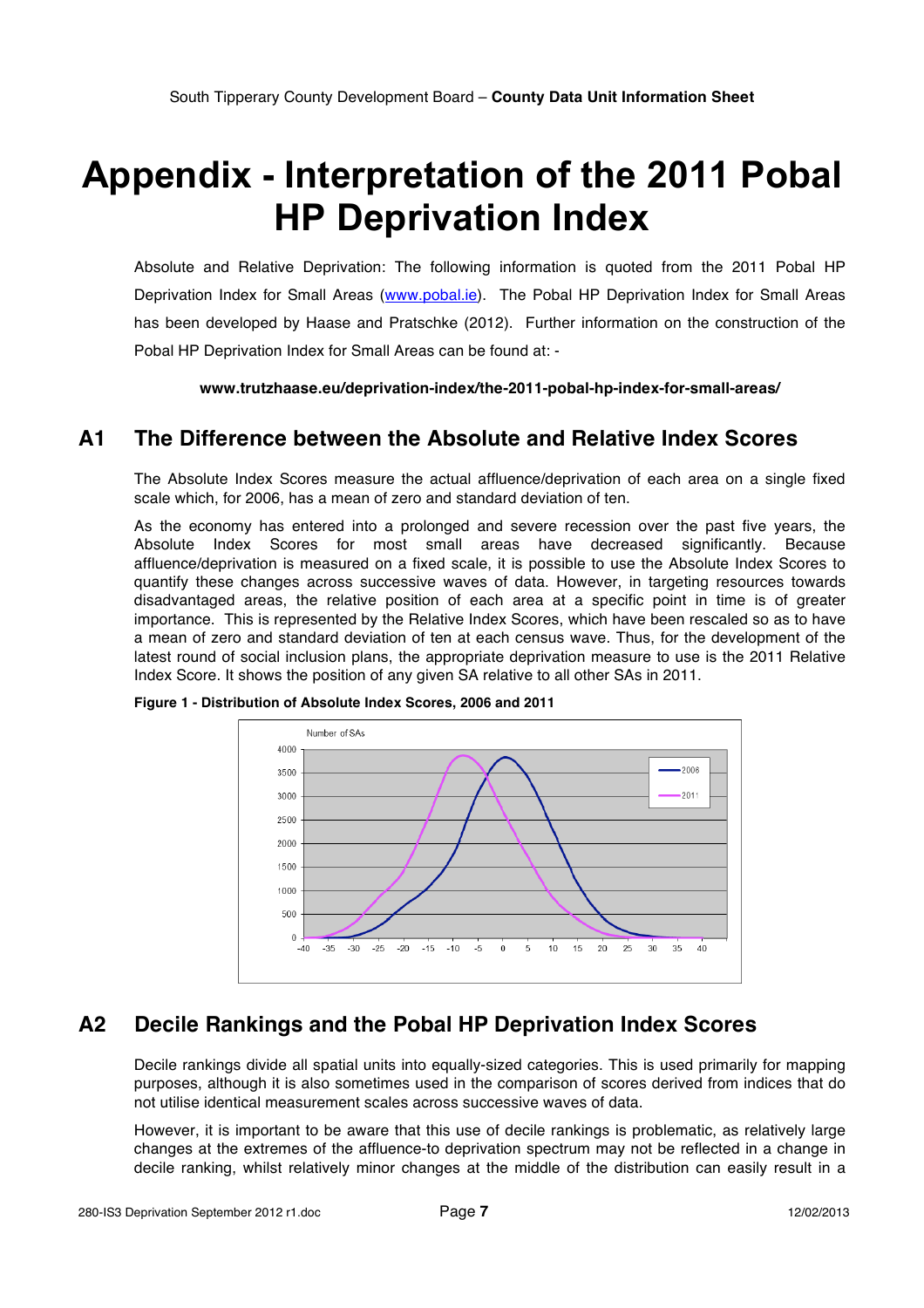change of one or two deciles. In contrast, the 2011 Pobal HP Deprivation Index uses the same measurement structure and scale for successive census waves. As a result, the use of rankings is not required, and the Absolute Index Scores can be compared over time. This approach pays greater attention to the actual level of deprivation experienced, reflected in the distance from the mean, and is superior to decile rankings.

### **A3 Interpreting the Index Scores**

Figure 1 shows the distribution of Absolute Index Scores for the 2006 and 2011 census waves and reveals a number of important attributes of the Index. Firstly, the scores range between roughly -40 (most disadvantaged) and +40 (most affluent). The measurement scale is identical for both census waves, thus allowing the direct comparison of each area's score from one wave to the other. The scale is constructed in such a way that the mean score for 2006 is equal to zero and the standard deviation is equal to ten.

Between 2006 and 2011, the curve of deprivation scores has shifted towards the negative end of the spectrum by 7 points, and reflects the dramatic downturn experienced by the Irish economy over this period. The distributions follow a bell‐shaped curve, with most areas clustered around the mean and fewer areas exhibiting extreme levels of affluence or deprivation. It is important to understand that the Absolute Index Score for a given area may change over time even where its position relative to other areas remains unchanged.

The Relative Index Scores are rescaled to have a mean of zero and a standard deviation of ten at each census wave. The labels used for each range of standard deviations are as follows:

| <b>Relative Index</b><br><b>Score</b> | <b>Standard</b><br><b>Deviation</b> | Label                       | <b>Colour</b><br>Scheme in<br><b>Maps</b> | <b>Number of SAs</b><br>in 2011 | Percentage of<br><b>SAs in 2011</b> |
|---------------------------------------|-------------------------------------|-----------------------------|-------------------------------------------|---------------------------------|-------------------------------------|
| over 30                               | > 3                                 | Extremely<br>affluent       | Dark blue                                 | 30                              | 0.2                                 |
| 20 to 30                              | $2$ to $3$                          | Very affluent               | Medium blue                               | 472                             | 2.6                                 |
| 10 to 20                              | 1 to $2$                            | affluent                    | Medium green                              | 2,411                           | 13.0                                |
| 0 to 10                               | $0$ to 1                            | Marginally above<br>average | Light green                               | 6,234                           | 33.7                                |
| 0 to $-10$                            | $0$ to $-1$                         | Marginally below<br>average | Light yellow                              | 6,483                           | 35.1                                |
| $-10$ to $-20$                        | $-1$ to $-2$                        | Disadvantaged               | Medium yellow                             | 2,408                           | 13.0                                |
| $-20$ to $-30$                        | $-2$ to $-3$                        | Very<br>disadvantaged       | Orange                                    | 448                             | 2.4                                 |
| below -30                             | $<-3$                               | Extremely<br>disadvantaged  | Red                                       | 2                               | 0.0                                 |
| Total                                 |                                     |                             |                                           | 18,488                          | 100.0                               |

**Table 5: Distribution and Labels of Relative Index Scores, 2011**

### **A4 Use of Absolute and Relative HP Index Scores**

When making comparisons over time, the appropriate scores to use are the Absolute Index Scores. When making a statement about a particular SA or an area at a particular point in time (e.g. in 2011) the appropriate score to use is the (2011) Relative Index Score.